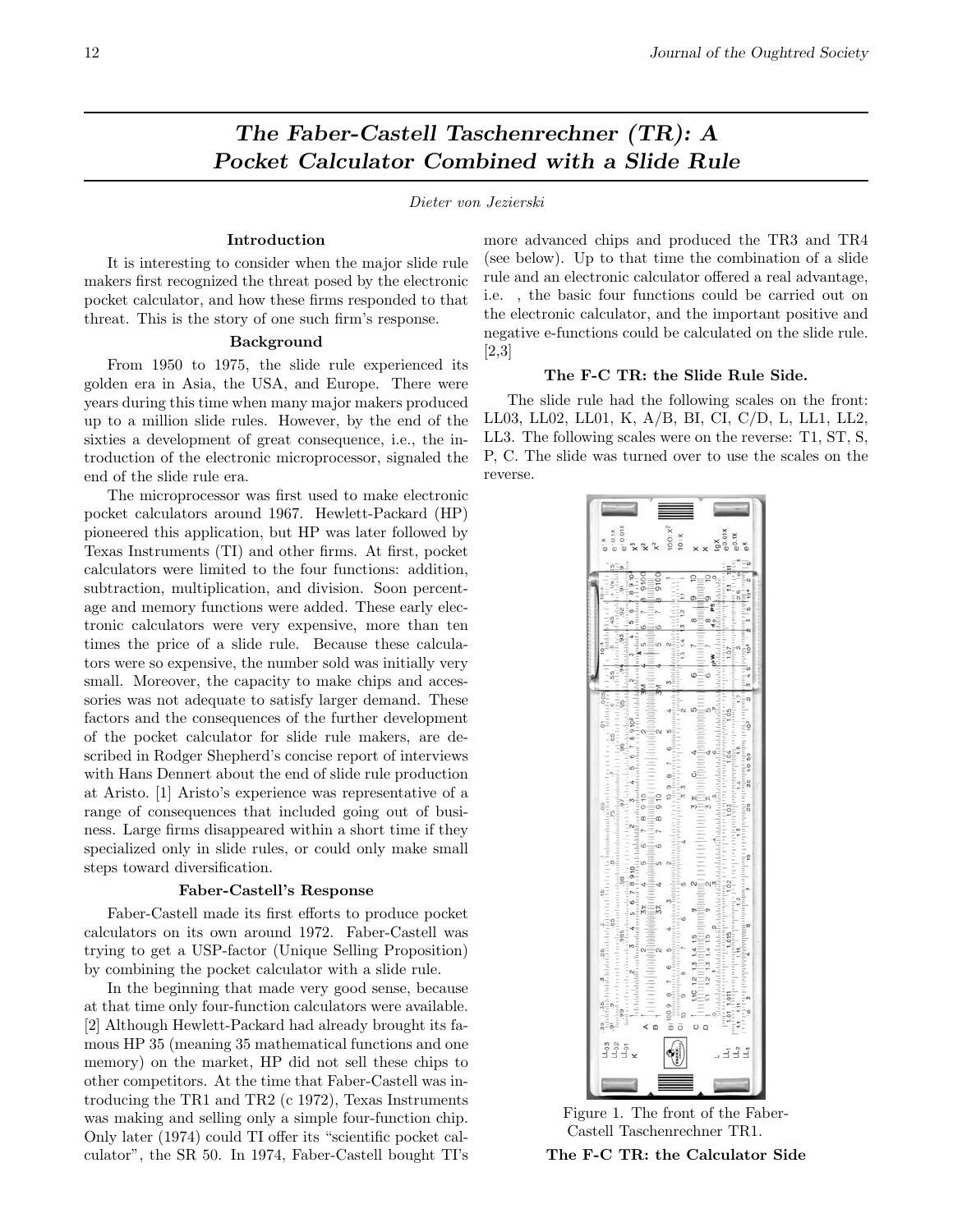The calculator was housed in an oblong box measuring 12x56x170mm. The calculator consisted of the calculator body with the electronic chips, a keyboard with keys, key springs, a window with display, a sliding switch and some further small parts. The heart of the calculator was the printed circuit board with its 4-bit central processing unit (CPU). The CPU processed all digits serially, one digit after the other, similar to the way it would be done by hand on paper, and stored the result in the scratchpad memory. That took some time for the 4-bit CPU, but the power consumption was low. That was important, because of the low capacity of batteries at that time.



Figure 2. Printed circuit board, front and back.

The quality of the keys was very important to prevent bouncing, which resulted in unwanted multiple input of the same digit. Faber-Castell developed its own patentprotected key-spring to achieve excellent mechanical "debouncing". To buy such keys of good quality would have been expensive. Furthermore, Faber-Castell trusted its own quality control, and did not want to be dependent on an outside source for such an important item. Therefore, these keys were made in-house.

The initial display (in TR1) was composed of eight red

light emitting diodes (LEDs). They were very expensive to produce, and their efficiency was only 1% (compared with today's 30-40%). Later models used green LEDs with approximately 5% efficiency.

Each digit of the display had seven segments plus the dot. Combinations of these seven segments were used to produce numbers 0-9. The power consumption per segment was 3 to 5 mA, so it was very important to strobe the segments and all eight digits, in order to average and reduce the current drain of the display, regardless what number was displayed. Nevertheless, the consumption of power was very high, and the initial exchangeable batteries did not last long. They were eventually replaced by rechargeable nickel-cadmium batteries, but they lasted only about 1000 charging cycles. (These Ni-cad batteries were recharged with an external charger known as the TRL. They were available for 110V or 220V. The charging time was 10 to 12 hours.) [4]



Figure 3. The Faber-Castell Taschenrechner TR3, back